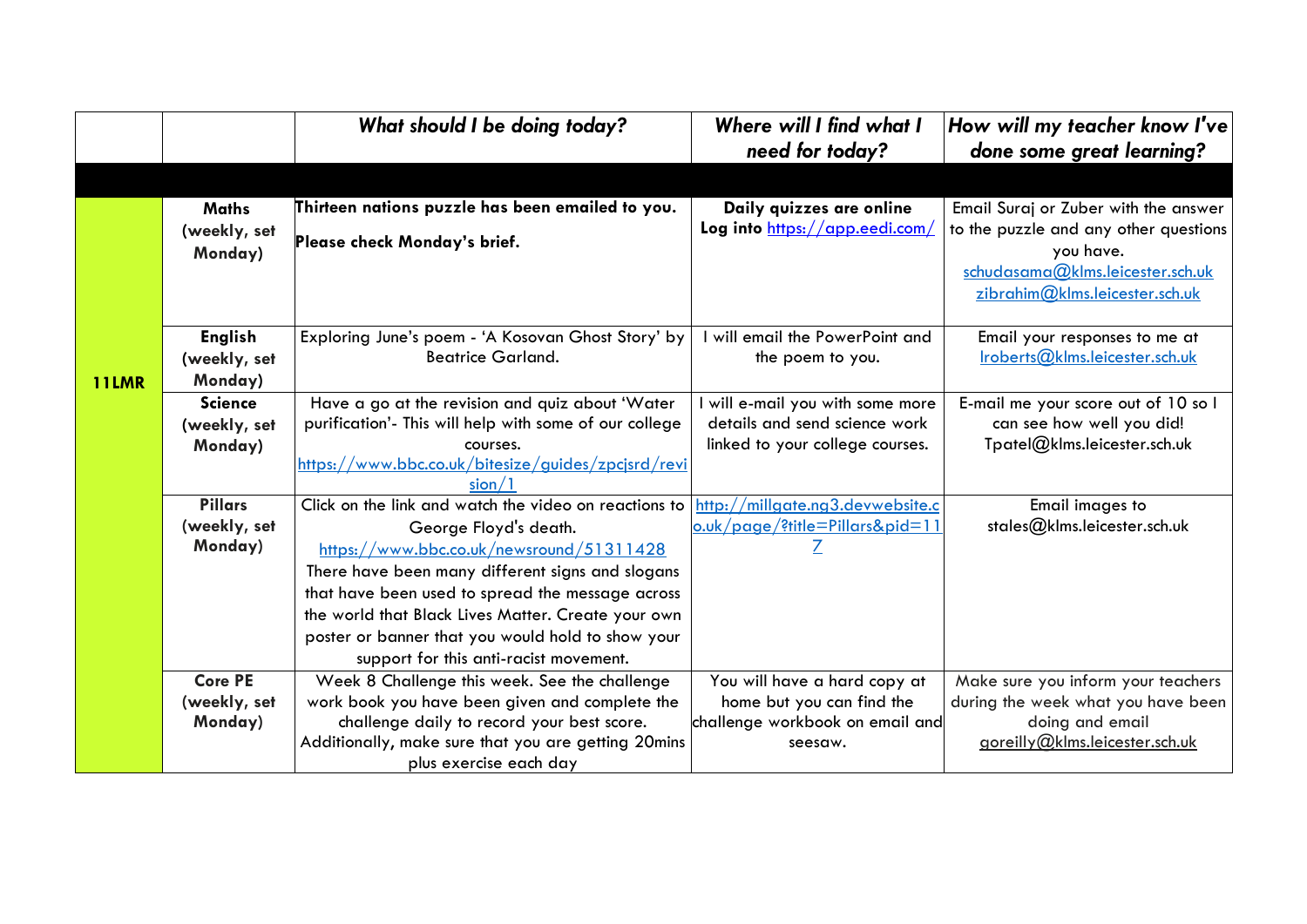|              | <b>Maths</b>   | Thirteen nations puzzle has been emailed to you.                                                   | Daily quizzes are online                   | Email Suraj or Zuber with the answer              |
|--------------|----------------|----------------------------------------------------------------------------------------------------|--------------------------------------------|---------------------------------------------------|
|              | (weekly, set   | Please check Monday's brief.                                                                       | Log into https://app.eedi.com/             | to the puzzle and any other questions             |
|              | Monday)        |                                                                                                    |                                            | you have.                                         |
|              |                |                                                                                                    |                                            | schudasama@klms.leicester.sch.uk                  |
|              |                |                                                                                                    |                                            | zibrahim@klms.leicester.sch.uk                    |
|              |                |                                                                                                    |                                            |                                                   |
|              |                |                                                                                                    |                                            |                                                   |
| <b>11SCH</b> | <b>English</b> | Exploring June's poem - 'A Kosovan Ghost Story' by                                                 | I will email the PowerPoint and            | Email your responses to me at                     |
|              | (weekly, set   | <b>Beatrice Garland.</b>                                                                           | the poem to you.                           | Iroberts@klms.leicester.sch.uk                    |
|              | Monday)        |                                                                                                    |                                            | And Andy at                                       |
|              |                |                                                                                                    |                                            | amaxwell@klms.leicester.sh.uk                     |
|              | <b>Science</b> | LQ: What materials are used in construction?                                                       | Instructions sent via email.               | Email me what you found out.                      |
|              | (weekly, set   | Conduct your own research using a search engine:                                                   |                                            | mdempster@klms.leicester.sch.uk                   |
|              | Monday)        | Which materials do construction companies use and<br>why? Think about strength, cost, ease of use. |                                            |                                                   |
|              | <b>Pillars</b> | Click on the link and watch the video on reactions to                                              | http://millgate.ng3.devwebsite.c           | Email images to                                   |
|              | (weekly, set   | George Floyd's death.                                                                              | <u>o.uk/page/?title=Pillars&amp;pid=11</u> | stales@klms.leicester.sch.uk                      |
|              | Monday)        | https://www.bbc.co.uk/newsround/51311428                                                           |                                            |                                                   |
|              |                |                                                                                                    |                                            |                                                   |
|              |                | There have been many different signs and slogans                                                   |                                            |                                                   |
|              |                | that have been used to spread the message across                                                   |                                            |                                                   |
|              |                | the world that Black Lives Matter. Create your own                                                 |                                            |                                                   |
|              |                | poster or banner that you would hold to show your                                                  |                                            |                                                   |
|              |                | support for this anti-racist movement.                                                             |                                            |                                                   |
|              | <b>Core PE</b> | Week 8 Challenge this week. See the challenge                                                      | You will have a hard copy at               | Make sure you inform your teachers                |
|              | (weekly, set   | work book you have been given and complete the                                                     | home but you can find the                  | during the week what you have been                |
|              | Monday)        | challenge daily to record your best score.                                                         | challenge workbook on email and            | doing and email<br>goreilly@klms.leicester.sch.uk |
|              |                | Additionally, make sure that you are getting 20mins<br>plus exercise each day                      | seesaw.                                    |                                                   |
|              | <b>Maths</b>   | Complete the three tasks set on MyMaths by the end of                                              | Instructions email sent on Monday          | Amy will check on MyMaths to see how              |
|              | (daily)        | the week. Use the revision guide provided to support                                               | with YouTube links for help. Paper         | you are getting on. If you are working on         |
|              |                | you. Complete the daily quiz emailed to you by Zuber.                                              | copies also delivered to you all           | paper, it will be collected next Monday.          |
|              |                |                                                                                                    | Monday afternoon. Daily quiz               | Email Amy with any questions or help              |
|              |                |                                                                                                    | emailed to you by Zuber every day.         | needed.                                           |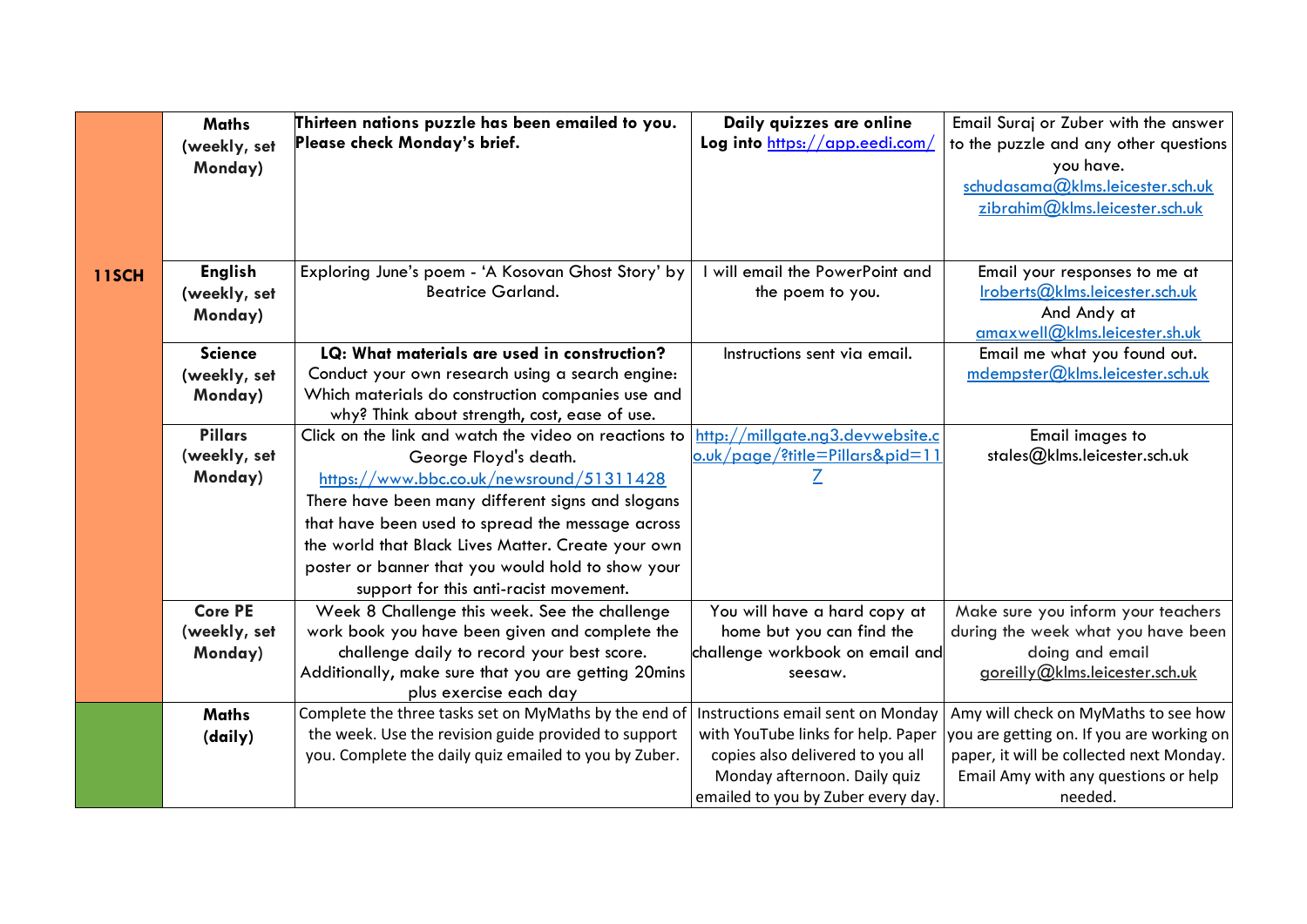|             | <b>English</b> | English Language Paper 1, Question 2                  | I have posted the exam paper        | Email your responses to me at          |
|-------------|----------------|-------------------------------------------------------|-------------------------------------|----------------------------------------|
|             | (daily)        | Read the extract and answer question 2.               | out to you. I will email you a link | Iroberts@klms.leicester.sch.uk         |
| <b>10AL</b> |                |                                                       | for a clip to support you with      |                                        |
|             |                |                                                       | your answer.                        |                                        |
|             | <b>Science</b> | Asexual and sexual reproduction- What is the          | E-mail with more details will be    | E-mail me your response at             |
|             | (Mon / Wed /   | difference?                                           | sent to you.                        | tpatel@klms.leicester.sch.uk           |
|             | Fri)           | https://www.youtube.com/watch?v=LgLkt02Hl9s           |                                     |                                        |
|             |                | Watch the link above and send me a paragraph by       |                                     |                                        |
|             |                | email describing the difference between the two.      |                                     |                                        |
|             | <b>Pillars</b> | Click on the link and watch the video on reactions to | http://millgate.org3.devwebsite.c   | Email images to                        |
|             | (weekly, set   | George Floyd's death.                                 | o.uk/page/?title=Pillars&pid=11     | stales@klms.leicester.sch.uk           |
|             | Monday)        | https://www.bbc.co.uk/newsround/51311428              | Z                                   |                                        |
|             |                | There have been many different signs and slogans      |                                     |                                        |
|             |                | that have been used to spread the message across      |                                     |                                        |
|             |                | the world that Black Lives Matter. Create your own    |                                     |                                        |
|             |                | poster or banner that you would hold to show your     |                                     |                                        |
|             |                | support for this anti-racist movement.                |                                     |                                        |
|             | <b>Core PE</b> | Week 8 Challenge this week. See the challenge         | You will have a hard copy at        | Make sure you inform your teachers     |
|             | (weekly, set   | work book you have been given and complete the        | home but you can find the           | during the week what you have been     |
|             | Monday)        | challenge daily to record your best score.            | challenge workbook on email and     | doing and email                        |
|             |                | Additionally, make sure that you are getting 20mins   | seesaw.                             | goreilly@klms.leicester.sch.uk         |
|             |                | plus exercise each day                                |                                     |                                        |
|             | <b>Maths</b>   | Complete the three assessments set on MyMaths.        | Daily quizzes are online.           | Email Zuber with any questions or help |
|             | (daily)        | Each of you have your own assessments to complete.    | Log into https://app.eedi.com/      | needed.                                |
|             |                |                                                       | Your mymaths log ins have been      | zibrahim@klms.leicester.sch.uk         |
|             |                |                                                       | sent to you by email                | I will check on mymaths to see how     |
|             |                |                                                       |                                     | you are getting on                     |
|             | <b>English</b> | Complete the 'texts that instruct' task - page 16.    | have posted the resources out to    | Email your responses to Selina at      |
|             | (daily)        |                                                       | you.                                | sclarke@klms.leicester.sch.uk          |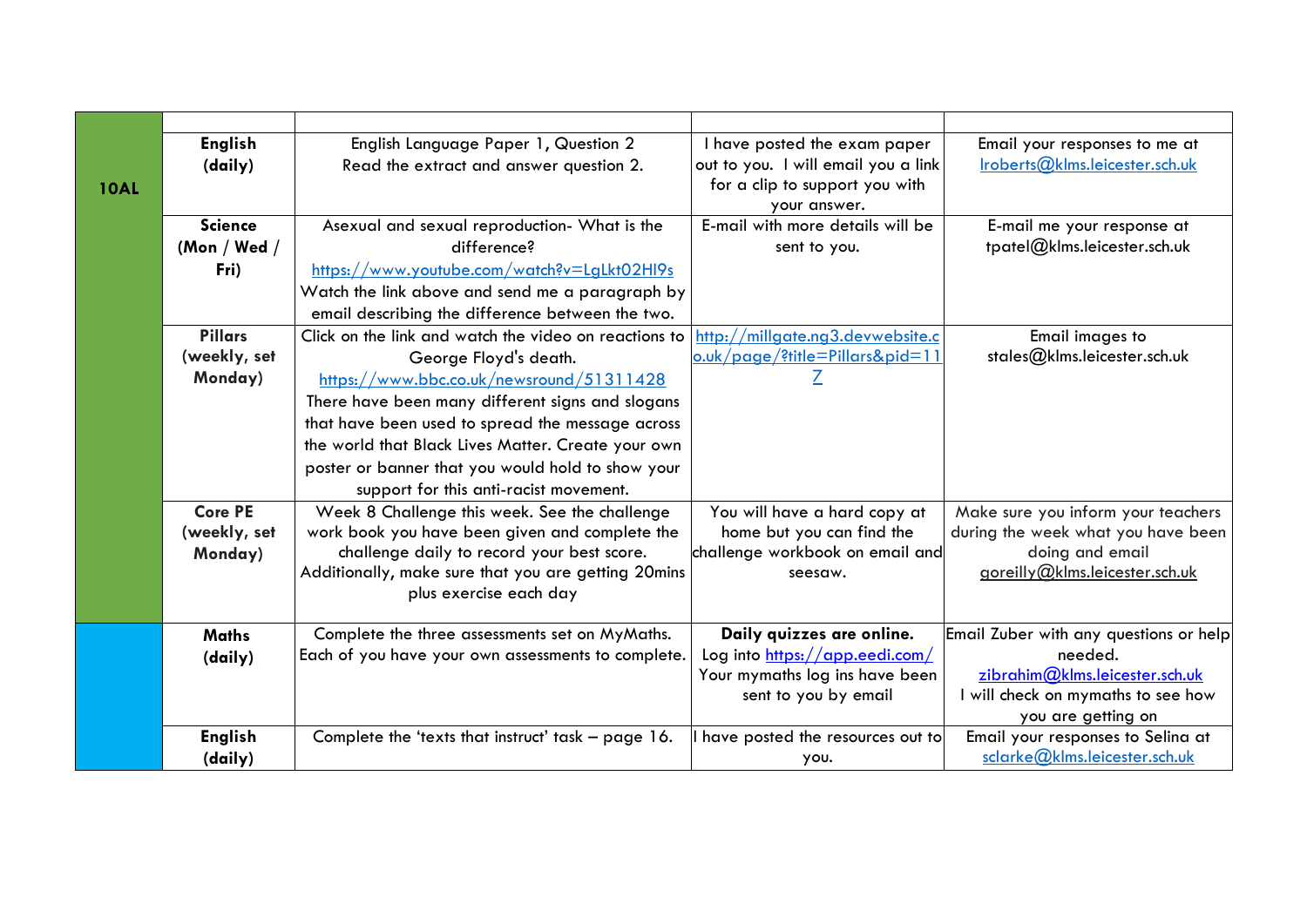|                | <b>Science</b>     |                                                       | All instructions and links have      | Email your answers to me             |
|----------------|--------------------|-------------------------------------------------------|--------------------------------------|--------------------------------------|
|                | (Mon / Wed /       | LQ: What factors affect Photosynthesis?               | been emailed to you.                 |                                      |
| <b>10ZI</b>    | Fri)               |                                                       |                                      | mdempster@klms.leicester.sch.uk      |
|                |                    | Open the worksheet and answer the questions.          |                                      |                                      |
|                |                    |                                                       |                                      |                                      |
|                | <b>Pillars</b>     | Click on the link and watch the video on reactions to | http://millgate.ng3.devwebsite.c     | Email images to                      |
|                | (weekly, set       | George Floyd's death.                                 | o.uk/page/?title=Pillars&pid=11      | stales@klms.leicester.sch.uk         |
|                | Monday)            | https://www.bbc.co.uk/newsround/51311428              |                                      |                                      |
|                |                    | There have been many different signs and slogans      |                                      |                                      |
|                |                    | that have been used to spread the message across      |                                      |                                      |
|                |                    | the world that Black Lives Matter. Create your own    |                                      |                                      |
|                |                    | poster or banner that you would hold to show your     |                                      |                                      |
|                |                    | support for this anti-racist movement.                |                                      |                                      |
|                | <b>Core PE</b>     | Week 8 Challenge this week. See the challenge         | You will have a hard copy at         | Make sure you inform your teachers   |
|                | (weekly, set       | work book you have been given and complete the        | home but you can find the            | during the week what you have been   |
|                | Monday)            | challenge daily to record your best score.            | challenge workbook on email and      | doing and email                      |
|                |                    | Additionally, make sure that you are getting 20mins   | seesaw.                              | goreilly@klms.leicester.sch.uk       |
|                |                    | plus exercise each day                                |                                      |                                      |
|                | <b>Animal Care</b> | Complete the task on animal anatomy and               | E-mail task instructions sent out to | Email back with your work:           |
|                |                    | physiology of a chosen species. - Will help with      | you                                  | Tpatel@klms.leicetser.sch.uk         |
|                |                    | college course.                                       |                                      |                                      |
|                | Y10 MFL            | Work with Ruth to practice saying your five           | Teams call at 9am.                   | Amy will see your results on         |
|                |                    | sentences aloud.                                      |                                      | Quizlet. Email Amy on                |
|                |                    | Complete the task assigned to you on Quizlet.         |                                      | alarge@klms.leicester.sch.uk with:   |
|                |                    | Complete the pyramid review sheet for each task       |                                      | a completed copy of the              |
| <b>Options</b> |                    | completed on Quizlet.                                 |                                      | pyramid review sheet                 |
|                |                    |                                                       |                                      | any questions or help needed         |
|                |                    |                                                       |                                      | and feedback of how you are          |
| <b>Weekly</b>  |                    |                                                       |                                      | getting on                           |
| task(s)        | Y9 Geography       | You should have now completed tasks 1-8 in the        | You have been sent a paper           | Please email completed work to me    |
|                |                    | plate tectonics booklet. This week you need to        | copy of the booklet.                 | by Friday morning - contact me on my |
|                |                    | complete tasks 9-11.                                  |                                      | email if you need help.              |
|                |                    |                                                       |                                      | Vwiley@klms.leicester.sch.uk         |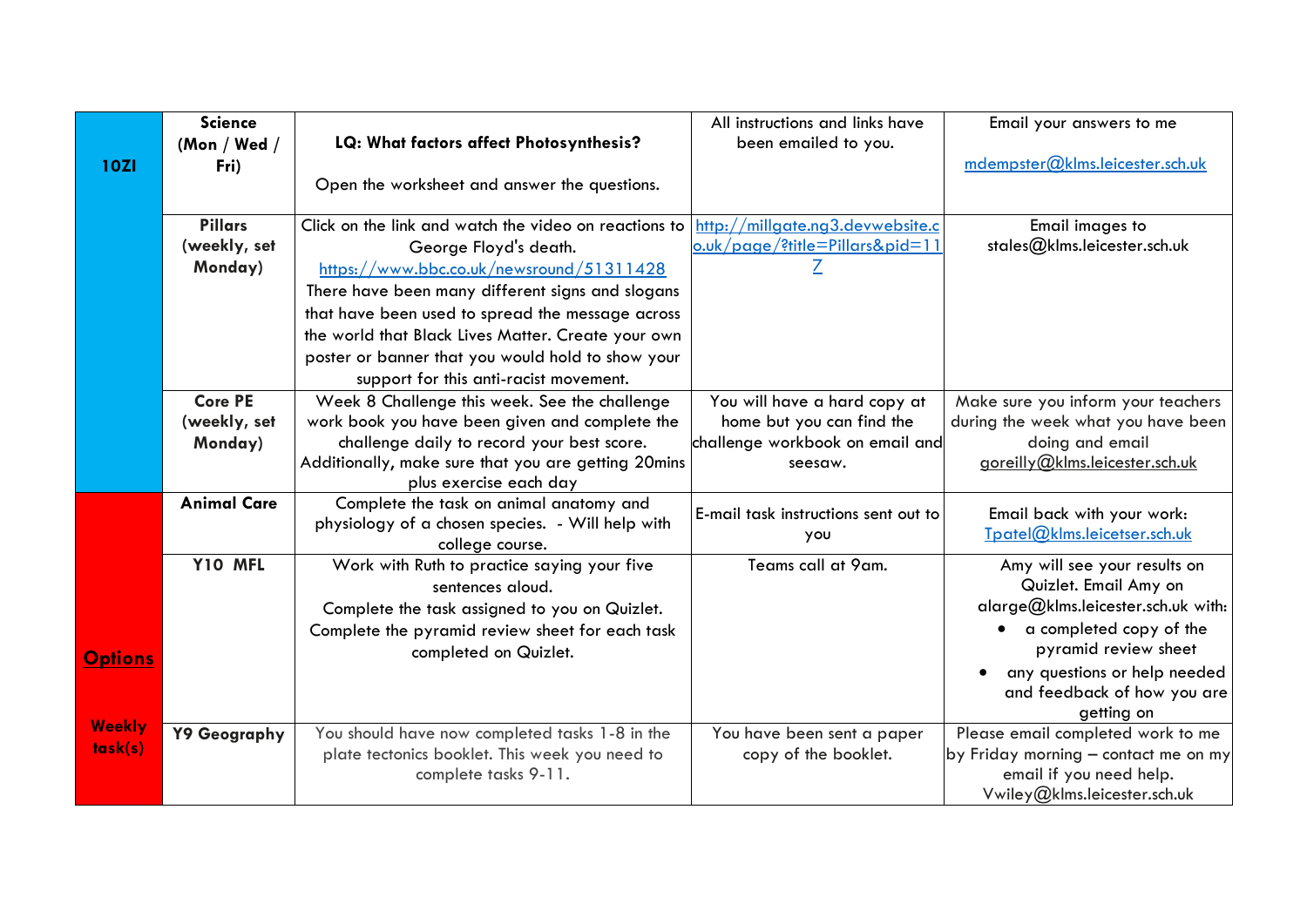| set           | <b>Performing Arts</b> | (Make a change - choose 3 ways in which your                  |                                        | Email back to SM                                                      |
|---------------|------------------------|---------------------------------------------------------------|----------------------------------------|-----------------------------------------------------------------------|
| <b>Monday</b> |                        | community needs to change to help future                      | <b>Emailed resources</b>               |                                                                       |
|               |                        | generations:                                                  |                                        |                                                                       |
|               |                        | Create points and a list of prompts that would support this   |                                        |                                                                       |
|               |                        | if you were to take part in an informal debate) Create        |                                        |                                                                       |
|               |                        | points and a list of prompts that would support this if you   |                                        |                                                                       |
|               |                        | were to take part in an informal Emailed resources Email      |                                        |                                                                       |
|               |                        | back to SM                                                    |                                        |                                                                       |
|               |                        | debate. If you have finished this start to plan an event that |                                        |                                                                       |
|               |                        | you could host in your community that generates change:       |                                        |                                                                       |
|               |                        | Think about your message, ways of promoting it, guest         |                                        |                                                                       |
|               |                        | speakers and venue (keep in mind the current                  |                                        |                                                                       |
|               |                        | Create a poster to supoort this                               |                                        |                                                                       |
|               | <b>Catering</b>        | Recipe - Make something from the recipes in the               |                                        | Recipe and Work booklet have   Please send me some pictures of your   |
|               |                        | booklet if you can or perhaps something from you              |                                        | been posted to you. Available on cooking and email me if you need any |
|               |                        | would find in a picnic.                                       | zoom for a call MONDAY                 | help. By the end of the week.                                         |
|               |                        | Work booklet - p20 Task 1 - Design a picnic                   | 12.45pm for 1-1 tutorials and          | jmarlow@klms.leicester.sch.uk                                         |
|               |                        | (previous work of a summer BBQ design will help)              | demos. Or we can cook a recipe         |                                                                       |
|               |                        | Link items to the Eat Well Guide - think about                | together live. I will email you all    |                                                                       |
|               |                        | vitamins and mineral. Healthy/non healthy options,            | the meeting ID and passwords to        |                                                                       |
|               |                        | freshly made, processed (meats etc)                           | log on to zoom                         |                                                                       |
|               |                        |                                                               |                                        |                                                                       |
|               | <b>Music</b>           | <b>Sound Engineer</b>                                         |                                        |                                                                       |
|               | <b>Yr 10</b>           | This week's focus is on being a Sound Engineer $-$ a          | You can find the link to the           |                                                                       |
|               |                        | job required for all many types of media and in the           | YouTube clip here:                     | Email pictures of your completed work                                 |
|               |                        | music/entertainment industry. Aaron has found a               | <u> https://www.youtube.com/watch?</u> | or your responses back to Helen and                                   |
|               |                        | useful YouTube clip to help you get started! Then             | v=IDBaTI32bMM                          | Aaron:                                                                |
|               |                        | read the information and complete the two tasks with          | All of the information and tasks       | hrackley@klms.leicester.sch.uk                                        |
|               |                        | all the facts you have learnt about being a Sound             | have been printed to you and           | acolvin@klms.leicester.sch.uk                                         |
|               |                        | Engineer.                                                     | sent in a pack of music work by        |                                                                       |
|               |                        | Year 11 - make sure you have completed Task 2 on              | Amy for you to complete.               |                                                                       |
|               |                        | the worksheet! If you have, email Helen with a                |                                        |                                                                       |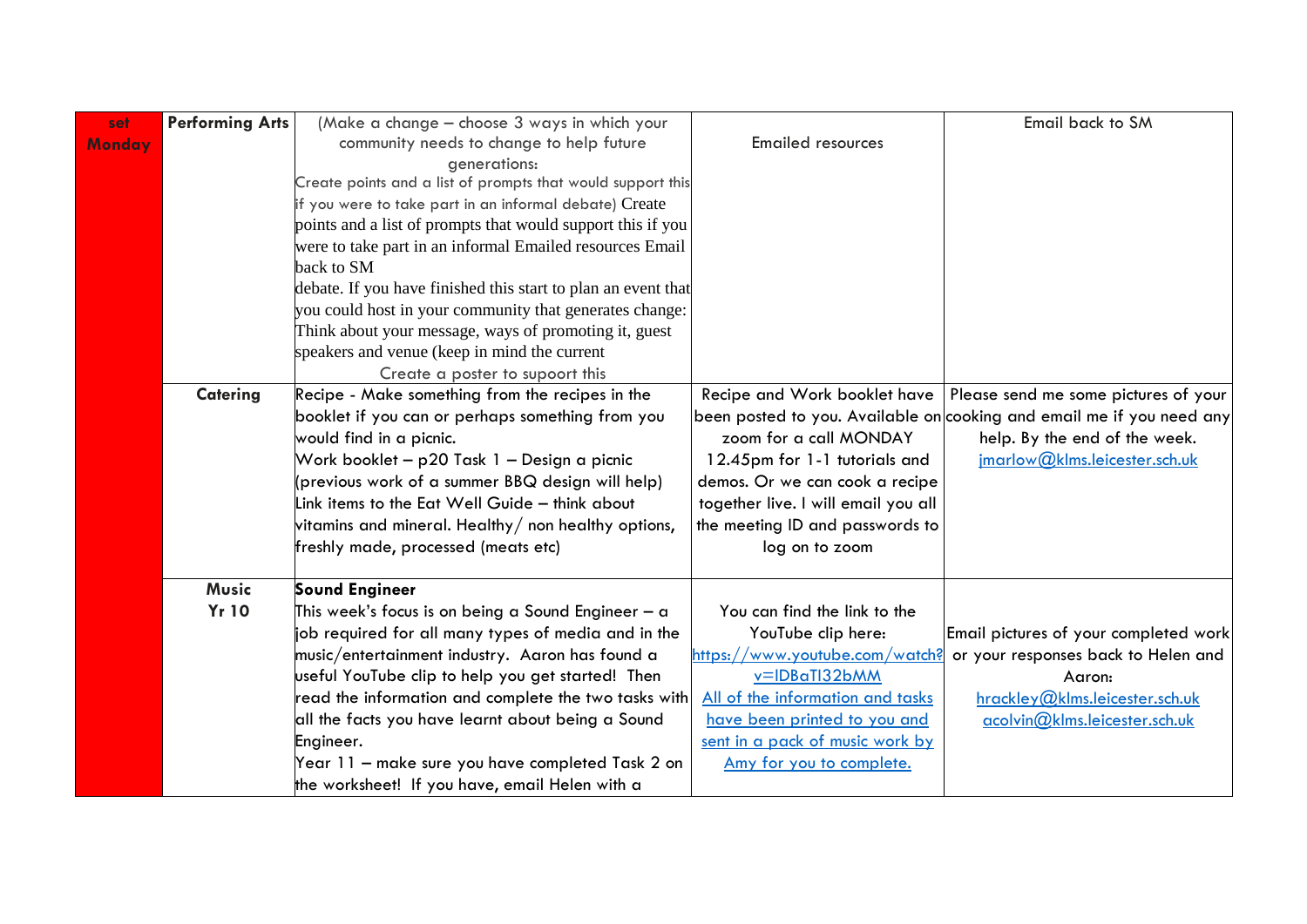| Music Yr 9        | summary of what the role of a producer and audio<br>(sound) engineer does and how they are different<br>after watching the YouTube clip.<br>Fun Question from Aaron: What genre of music<br>would you like to record as a sound engineer?<br><b>Beatboxing and rapping:</b>                                                                                                                                  |                                                                                     |                                                                                                                                                                         |
|-------------------|--------------------------------------------------------------------------------------------------------------------------------------------------------------------------------------------------------------------------------------------------------------------------------------------------------------------------------------------------------------------------------------------------------------|-------------------------------------------------------------------------------------|-------------------------------------------------------------------------------------------------------------------------------------------------------------------------|
|                   | Go on to BBC bitesize KS3 music watch the video clip<br>and then read the information about beat boxing<br>and rapping.<br>In this lesson you will learn:<br>Learn about the different styles of improvisation<br>including singing, rap and beatboxing.<br><b>•Find out how Stromzy, Sarah Vaughan and Bobby</b><br>McFerrin use improvisation in their music.<br>• Have a go at improvising your own song. | https://www.bbc.co.uk/bitesize/t<br><u>opics/zvdghyc/articles/zn2ht39</u>           | Email your voice notes and/or lyrics<br>back to Helen and Aaron:<br>hrackley@klms.leicester.sch.uk<br>acolvin@klms.leicester.sch.uk We look<br>forward to hearing them! |
| Media             | <b>BLACK LIVES MATTER and The Media</b><br>The recent events in America have been shocking.<br>Candace Owens (a black woman) refuses to accept<br>the narrative of the media as she sees it. Please<br>watch her take on the issue (link in the PowerPoint)<br>and let me know your response by email.                                                                                                       | /www.youtube.com/watch?<br>https://n<br>v=0xkokrL0uBw                               | Email your thoughts to Andy at:<br>Amaxwell@klms.leicester.sch.uk                                                                                                       |
| <b>BTEC Sport</b> | This week you will need to create your own circuit<br>training routine to improve a sport of your choice.<br>Complete the sheets and return to your teacher                                                                                                                                                                                                                                                  | You will have a hard copy given<br>to you but you can find the work<br>on email too | Make sure you inform your teachers<br>during the week what you have been<br>doing and email<br>goreilly@klms.leicester.sch.uk                                           |
| <b>DT</b><br>9&10 | YEAR 10- Coursework chats reguarding NEA<br>coursework titles<br>Multifunctional products                                                                                                                                                                                                                                                                                                                    | Year 10 teams/zoom call<br>Year 9 work pack 1                                       | Smistry@klms.leciester.sch.uk                                                                                                                                           |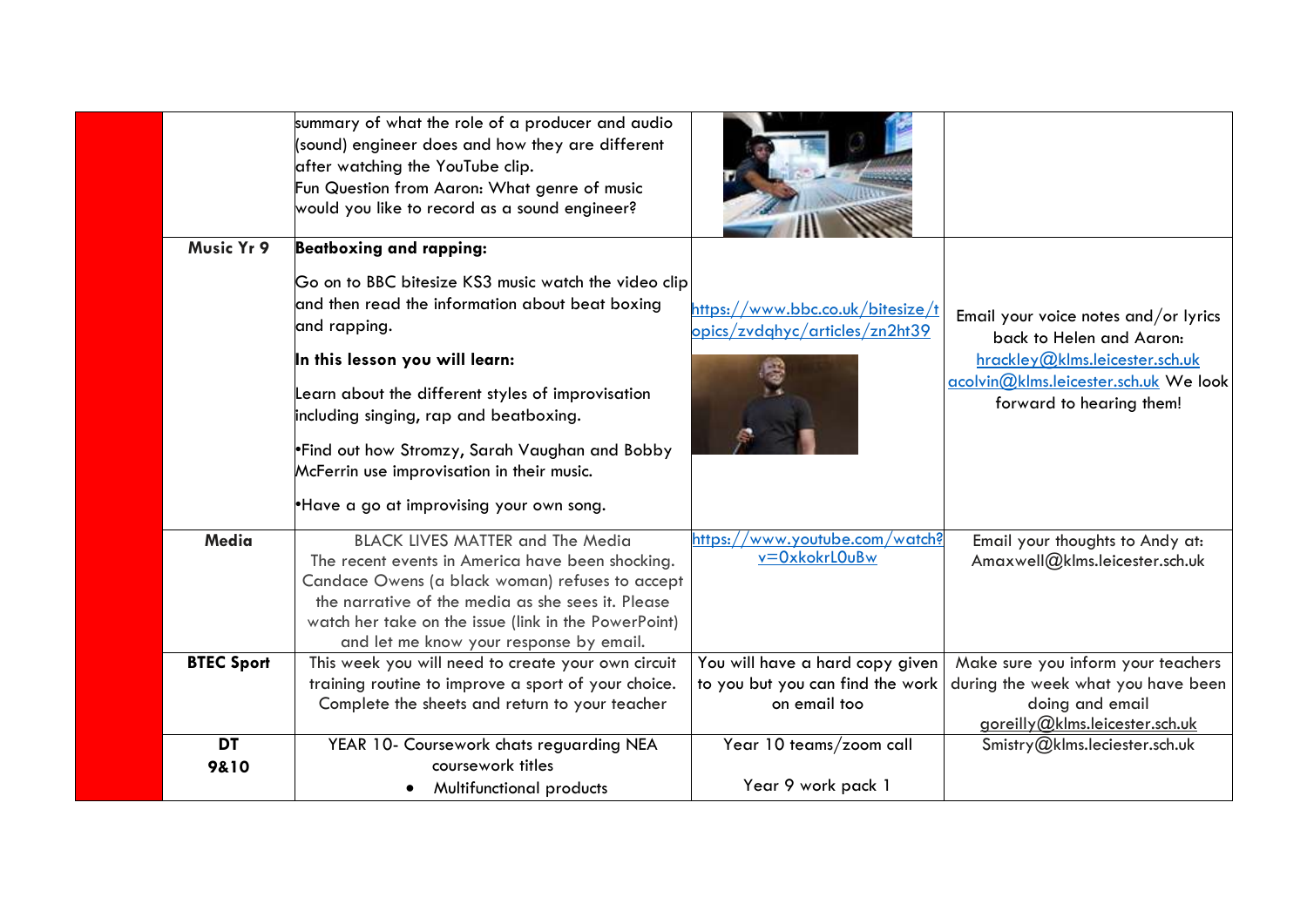|      |                | Teenage lifestyles<br>$\bullet$                                                                                                     |                                      |                                       |
|------|----------------|-------------------------------------------------------------------------------------------------------------------------------------|--------------------------------------|---------------------------------------|
|      |                | Nature and the environment                                                                                                          |                                      |                                       |
|      |                | Year 9 complete Isometric drawing- Sheets in your                                                                                   |                                      |                                       |
|      |                | pack                                                                                                                                |                                      |                                       |
|      | Art            | Choose an activity/response to create from your new Work packs were delivered by                                                    |                                      | For tutorials, feedback and advice    |
|      | 9&10           | personalised work pack to develop some new ideas hand or in the post. Find online                                                   |                                      | please email                          |
|      |                | for your project. Record your work in the sketchbook resources to support your work onsgammon@klms.leciester.sch.uk                 |                                      |                                       |
|      |                | you made last week.                                                                                                                 | the home learning section of the     |                                       |
|      |                | If you are yet to create your own sketchbook, use this school website:                                                              |                                      |                                       |
|      |                | course to build one from found materials:                                                                                           | https://www.millgateschool.co.uk     |                                       |
|      |                | https://www.accessart.org.uk/sketchbooks-an-online-/page/?title=Art+Lessons+at+ho                                                   |                                      |                                       |
|      |                | course-for-children-families-parents-teachers/                                                                                      | me&pid=207                           |                                       |
|      | Computer       | The assignments set on Repl are still open. Use the                                                                                 | https://repl.it/classroom/invite/g   | I will be checking on Repl to see how |
|      | <b>Science</b> | link attached here to join the group so you can start                                                                               | JRq451                               | you get on. If you cannot access the  |
|      |                | my work. I will make calls during the week to see if                                                                                |                                      | site or classroom, email me at        |
|      |                | you need help with accessing the work if there is no                                                                                | Use this link to join the classroom. | zcopley@klms.leicester.sch.uk.        |
|      |                | activity.                                                                                                                           |                                      |                                       |
|      | <b>Maths</b>   | Complete challenge cards 4-6.                                                                                                       | Daily quizzes are online.            | Email questions to Suraj on           |
|      | (daily)        | Have a go at the tasks set on mymaths. Send                                                                                         | Log into https://app.eedi.com/       | schudasama@klms.leicester.sch.uk      |
|      |                | progress pictures to Suraj.                                                                                                         | Your mymaths log ins have been       |                                       |
|      |                |                                                                                                                                     | sent to you by email.                |                                       |
|      | <b>English</b> | Listen to Andy read chapter 3 of 'Animal Farm'.                                                                                     | will email you the link.             | Email your responses to me at         |
|      | (daily)        |                                                                                                                                     |                                      | Iroberts@klms.leicester.sch.uk        |
|      |                |                                                                                                                                     |                                      |                                       |
| 9GOR | <b>Science</b> |                                                                                                                                     | All instructions and links have been | Email answers to me                   |
|      | (Mon / Wed /   | LQ: Where does belly-button fluff come from?                                                                                        | emailed to you.                      |                                       |
|      | Fri)           |                                                                                                                                     |                                      | mdempster@klms.leicester.sch.uk       |
|      |                | Read and learn all about your belly-button and give me 3                                                                            |                                      |                                       |
|      |                | interesting facts about the fluff.                                                                                                  |                                      |                                       |
|      |                |                                                                                                                                     |                                      |                                       |
|      | <b>Pillars</b> | Click on the link and watch the video on reactions to $\frac{http://millgate.org3.devwebsite.c}{http://millgate.org3.devwebsite.c}$ |                                      | Email images to                       |
|      | (weekly, set   | George Floyd's death.                                                                                                               | o.uk/page/?title=Pillars&pid=11      | stales@klms.leicester.sch.uk          |
|      | Monday)        | https://www.bbc.co.uk/newsround/51311428                                                                                            |                                      |                                       |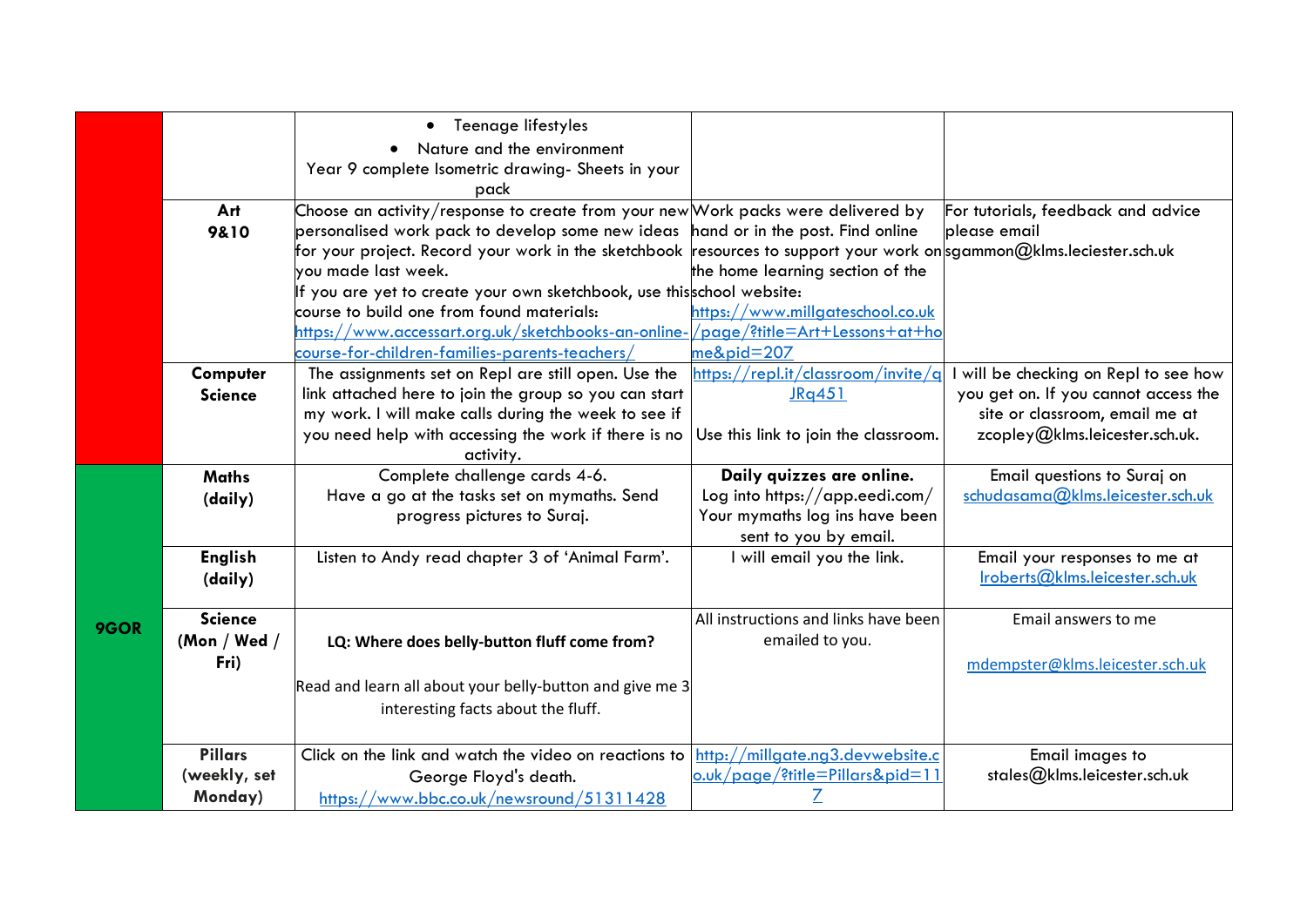|     |                | There have been many different signs and slogans      |                                  |                                           |
|-----|----------------|-------------------------------------------------------|----------------------------------|-------------------------------------------|
|     |                | that have been used to spread the message across      |                                  |                                           |
|     |                | the world that Black Lives Matter. Create your own    |                                  |                                           |
|     |                | poster or banner that you would hold to show your     |                                  |                                           |
|     |                | support for this anti-racist movement.                |                                  |                                           |
|     | <b>Core PE</b> | Week 8 Challenge this week. See the challenge         | You will have a hard copy at     | Make sure you inform your teachers        |
|     | (weekly, set   | work book you have been given and complete the        | home but you can find the        | during the week what you have been        |
|     | Monday)        | challenge daily to record your best score.            | challenge workbook on email and  | doing and email                           |
|     |                | Additionally, make sure that you are getting 20mins   | seesaw.                          | goreilly@klms.leicester.sch.uk            |
|     |                | plus exercise each day                                |                                  |                                           |
|     | <b>Maths</b>   | Complete tasks set on mymaths.                        | Daily quizzes are online.        | Email me with any questions or help       |
|     | (daily)        | Well done Connor K and Josh F for the highest         | Log into https://app.eedi.com/   | needed.                                   |
|     |                | scores on last week's work.                           | Your mymaths log ins have been   | zibrahim@klms.leicester.sch.uk            |
|     |                |                                                       | sent to you by email.            | I will check on mymaths to see how        |
|     |                |                                                       |                                  | you are getting on.                       |
|     | <b>English</b> | Listen to Andy read chapter 3 of 'Animal Farm'.       | will email you the link.         | Email your responses to me at             |
|     | (daily)        |                                                       |                                  | Iroberts@klms.leicester.sch.uk and        |
| 9TP |                |                                                       |                                  | Andy at<br>amxawell@klms.leicester.sch.uk |
|     |                |                                                       |                                  |                                           |
|     | <b>Science</b> | Produce an A4 poster about the nervous system and     | E-mail sent out with details of  | Send me a photo of your finished          |
|     | (Mon / Wed $/$ | Biology associated to it (Week 2- use my feedback     | what to include on your poster   | work or e-mail to me if it's done on a    |
|     | Fri)           | given to improve/add to)                              |                                  | computer Tpatel@klms.leicester.sch.uk     |
|     | <b>Pillars</b> | Click on the link and watch the video on reactions to | http://millgate.ng3.devwebsite.c | Email images to                           |
|     | (weekly, set   | George Floyd's death.                                 | o.uk/page/?title=Pillars&pid=11  | stales@klms.leicester.sch.uk              |
|     | Monday)        | https://www.bbc.co.uk/newsround/51311428              |                                  |                                           |
|     |                | There have been many different signs and slogans      |                                  |                                           |
|     |                | that have been used to spread the message across      |                                  |                                           |
|     |                | the world that Black Lives Matter. Create your own    |                                  |                                           |
|     |                | poster or banner that you would hold to show your     |                                  |                                           |
|     |                | support for this anti-racist movement.                |                                  |                                           |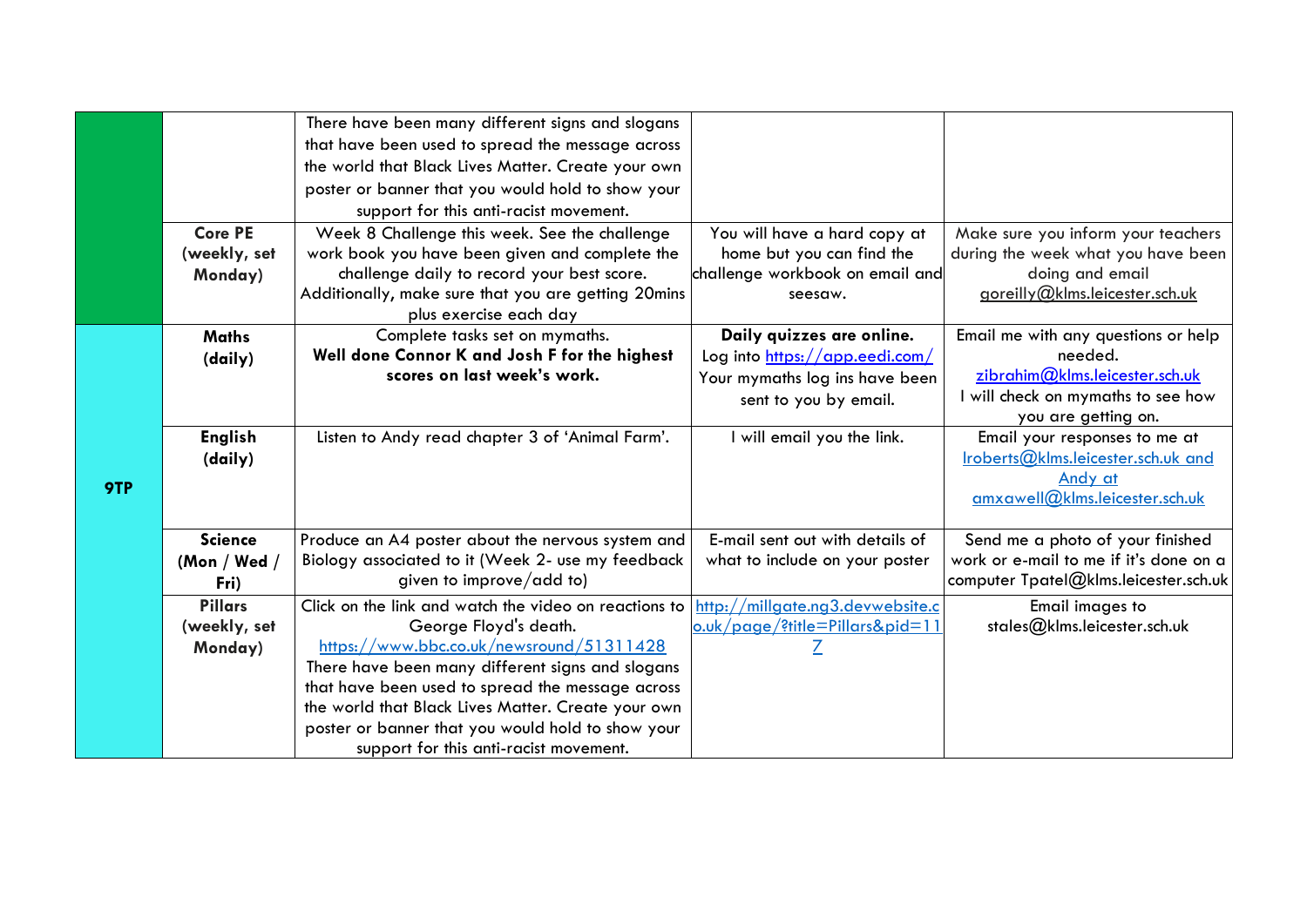|      | <b>Core PE</b> | Week 8 Challenge this week. See the challenge                                                        | You will have a hard copy at     | Make sure you inform your teachers |
|------|----------------|------------------------------------------------------------------------------------------------------|----------------------------------|------------------------------------|
|      | (weekly, set   | work book you have been given and complete the                                                       | home but you can find the        | during the week what you have been |
|      | Monday)        | challenge daily to record your best score.                                                           | challenge workbook on email and  | doing and email                    |
|      |                | Additionally, make sure that you are getting 20mins                                                  | seesaw.                          | goreilly@klms.leicester.sch.uk     |
|      |                | plus exercise each day                                                                               |                                  |                                    |
|      | <b>Maths</b>   | Complete the Angles on a Straight line sheet.                                                        | Your MyMaths logins have been    | Email questions to Suraj on        |
|      | (daily)        | Have a go at the task sets on mymaths. Send                                                          | sent to you by email.            | schudasama@klms.leicester.sch.uk   |
|      |                | progress pictures to Suraj.                                                                          |                                  |                                    |
|      | <b>English</b> |                                                                                                      |                                  |                                    |
|      | (daily)        |                                                                                                      |                                  |                                    |
|      | <b>Science</b> | LQ: Why toilet paper? How would                                                                      | All instructions and links have  | Email paragraphs to me             |
|      | (Mon / Wed /   | you prefer to wipe away the past?                                                                    | been emailed to you.             |                                    |
|      | Fri)           |                                                                                                      |                                  | mdempster@klms.leicester.sch.uk    |
|      |                | Read the information, choose your favourite                                                          |                                  |                                    |
|      |                | method and write a paragraph justifying                                                              |                                  |                                    |
|      |                | your choice using the scientific info.                                                               |                                  |                                    |
|      |                |                                                                                                      |                                  |                                    |
|      |                | Also, STEAM project coming to you soon!                                                              |                                  |                                    |
|      | <b>Core PE</b> | Week 8 Challenge this week. See the challenge                                                        | You will have a hard copy at     |                                    |
|      | (weekly, set   | work book you have been given and complete the                                                       | home but you can find the        |                                    |
| 8SKM | Monday)        | challenge daily to record your best score.                                                           | challenge workbook on email and  |                                    |
|      |                | Additionally, make sure that you are getting 20mins                                                  | seesaw.                          |                                    |
|      |                | plus exercise each day                                                                               |                                  |                                    |
|      | <b>Pillars</b> | Click on the link and watch the video on reactions to                                                | http://millgate.ng3.devwebsite.c | Email images to                    |
|      | (weekly, set   | George Floyd's death.                                                                                | o.uk/page/?title=Pillars&pid=11  | stales@klms.leicester.sch.uk       |
|      | Monday)        | https://www.bbc.co.uk/newsround/51311428                                                             | Z                                |                                    |
|      |                | There have been many different signs and slogans<br>that have been used to spread the message across |                                  |                                    |
|      |                | the world that Black Lives Matter. Create your own                                                   |                                  |                                    |
|      |                | poster or banner that you would hold to show your                                                    |                                  |                                    |
|      |                | support for this anti-racist movement.                                                               |                                  |                                    |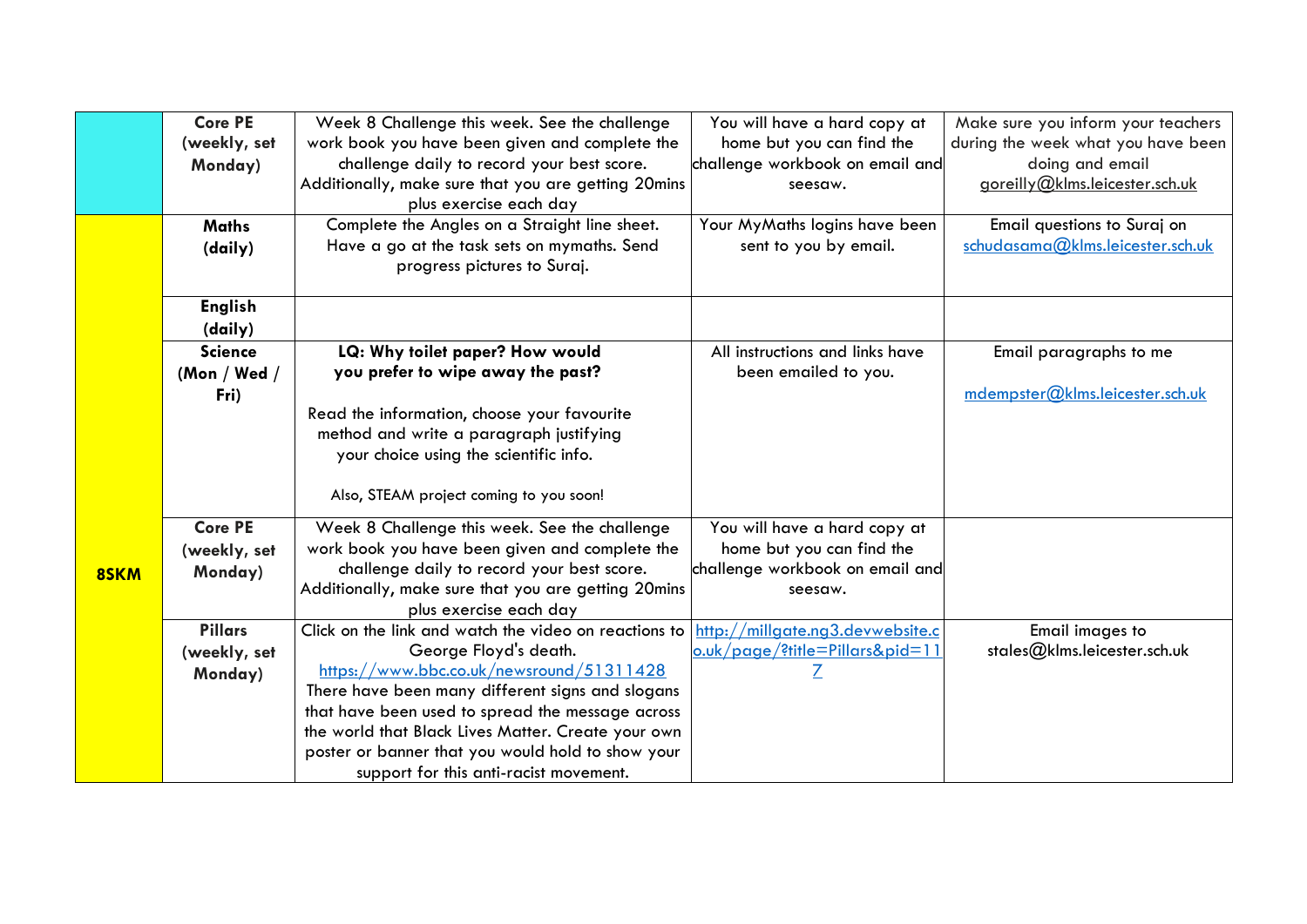| <b>DT</b>    | Page 7 of the new STEAM Booklet that was posted         | STEAM work packs should arrive      | <b>Email work to</b>                                                    |
|--------------|---------------------------------------------------------|-------------------------------------|-------------------------------------------------------------------------|
| (weekly, set | to you.                                                 | in the post.                        | smistry@klms.leicester.ch.uk                                            |
| Monday)      |                                                         |                                     |                                                                         |
| <b>Art</b>   | Art challenge 1: Think outside the box (Part A & B).    | STEAM work packs should arrive      | Email photos of work to                                                 |
| (weekly, set | Instructions of the task are on your worksheets.        | in the post.                        | sgammon@klms.leciester.sch.uk Group                                     |
| Monday)      |                                                         |                                     | Zoom Tuesday 13.55-14.15 with                                           |
|              |                                                         |                                     | Sarah & Michaela                                                        |
| Spanish      | Click on the Quizlet invitation link on your email and  |                                     | Reminder of Quizlet instructions Amy will be able to see your scores on |
| (weekly, set | create your account. Complete the learning tasks on     | sent by email on Monday.            | Quizlet.                                                                |
| Monday)      | the left-hand side and the test before the end of       |                                     |                                                                         |
|              | Friday.                                                 |                                     |                                                                         |
| <b>Music</b> | <b>Beatboxing and rapping:</b>                          |                                     |                                                                         |
| (weekly, set | Go on to BBC bitesize KS3 music watch the video clip    |                                     |                                                                         |
| Monday)      | and then read the information about beat boxing         | opics/zvdghyc/articles/zn2ht39      | https://www.bbc.co.uk/bitesize/t Email your voice notes and/or lyrics   |
|              | and rapping.                                            |                                     | back to Helen and Aaron:                                                |
|              | In this lesson you will learn:                          |                                     | hrackley@klms.leicester.sch.uk                                          |
|              | Learn about the different styles of improvisation       |                                     | acolvin@klms.leicester.sch.uk We look                                   |
|              | including singing, rap and beatboxing.                  |                                     | forward to hearing them!                                                |
|              | <b>•Find out how Stromzy, Sarah Vaughan and Bobby</b>   |                                     |                                                                         |
|              | McFerrin use improvisation in their music.              |                                     |                                                                         |
|              | • Have a go at improvising your own song.               |                                     |                                                                         |
| Catering     | Suggested recipe of the week - Pizza Scones, think      |                                     | Recipe and Work booklet have   Please send me some pictures of your     |
| (weekly, set | about other things you could add or a side dish like    |                                     | been posted to you. Available on cooking and email me if you need any   |
| Monday)      | salad to make it hit all those Eat well guide sections. | zoom for a call THURSDAY            | help. By the end of the week.                                           |
|              | Booklet p12 - Top Trump game - a great game to          | 1.30PM for 1-1 tutorials and        | jmarlow@klms.leicester.sch.uk                                           |
|              | understand the different amount of carbohydrates,       | demos. Or we can cook a recipe      |                                                                         |
|              | protein and sugars in a variety of foods.               | together live. I will email you all |                                                                         |
|              |                                                         | the meeting ID and passwords to     |                                                                         |
|              |                                                         | log on to zoom                      |                                                                         |
|              |                                                         |                                     |                                                                         |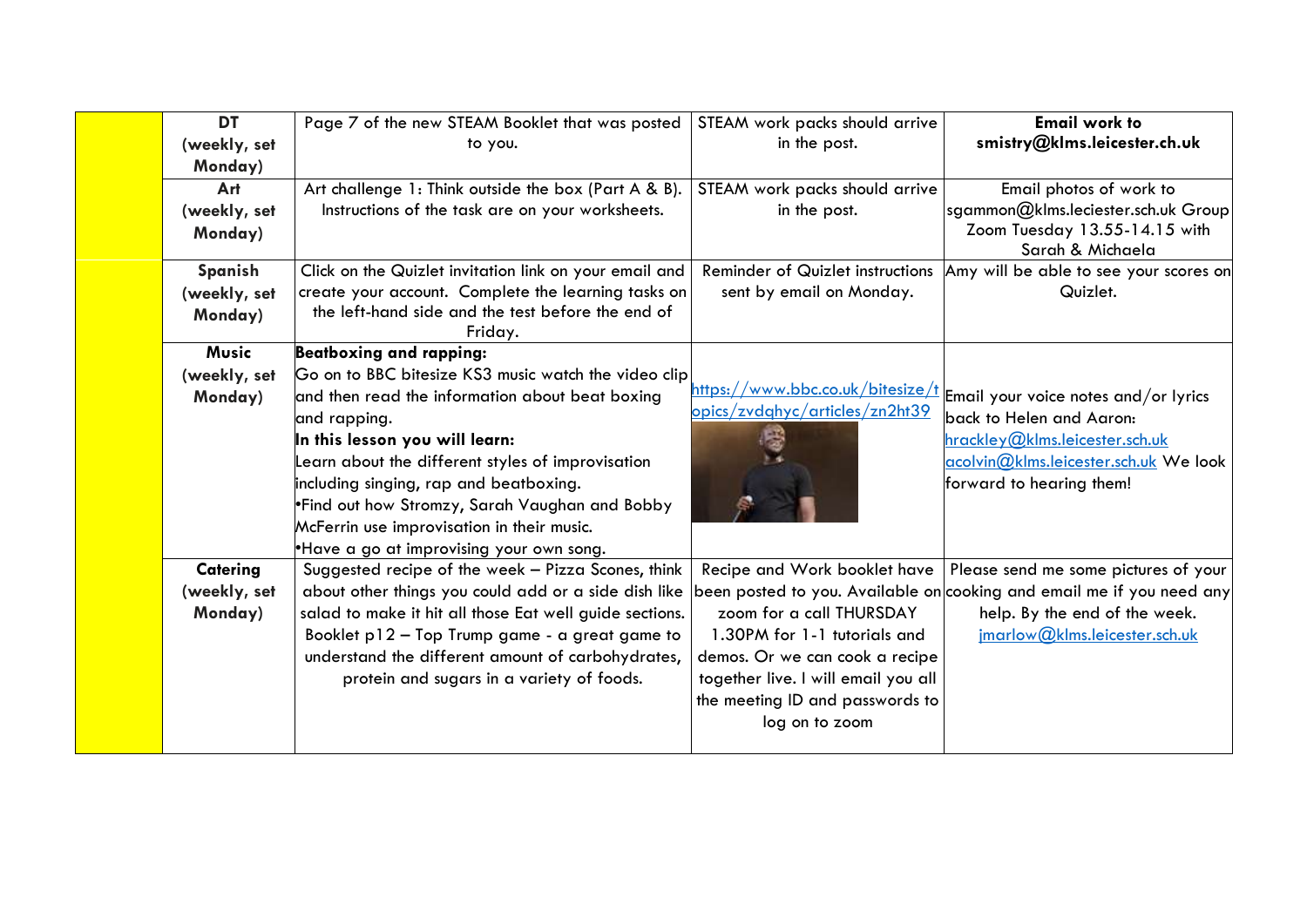|     | <b>Maths</b>   | Corey and Kiepher - In your Yellow Textbook;           | Check your emails for your       | Email Zuber with any questions or help          |
|-----|----------------|--------------------------------------------------------|----------------------------------|-------------------------------------------------|
|     | (daily)        | continue on Section 1e - "Written Methods of           | sumdog login.                    | needed.                                         |
|     |                | Addition and Subtraction" on Page 12 to review our     | Challenge yourself on the        | zibrahim@klms.leicester.sch.uk                  |
|     |                | learning.                                              | Sumdog leaderboard and           | will check on Sumdog to see how you             |
|     |                | Lewis and leuan - In your Pink Textbook; continue on   | compete with the others in your  | are getting on.                                 |
|     |                | Section 1e - "Ordering Decimal Numbers" on Page<br>12. | class                            |                                                 |
|     | <b>English</b> | Complete the social responsibility priority task.      | I will email it to you.          | Email me a picture of your work at              |
|     | (daily)        |                                                        |                                  | <u> roberts@k msleicester.sch.uk</u> or talk to |
|     |                |                                                        |                                  | me about it the next time we Zoom or            |
|     |                |                                                        |                                  | talk.                                           |
|     | <b>Science</b> | Digestive system- Work packs have been sent out to     | Work packs sent out to you- If   | Send me photos of your work by                  |
|     | (Mon / Wed /   | you so give those resources a go. There will be a      | you have problems with any of    | email if you can or given your work to          |
|     | Fri)           | new STEAM project coming to you soon. Sim had          | the work then do let me know.    | Loretta: Tpatel@klms.leicester.sch.uk           |
|     |                | posted them out.                                       |                                  |                                                 |
| 8SG | <b>Pillars</b> | Click on the link and watch the video on reactions to  | http://millgate.ng3.devwebsite.c | Email images to                                 |
|     | (weekly, set   | George Floyd's death.                                  | o.uk/page/?title=Pillars&pid=11  | stales@klms.leicester.sch.uk                    |
|     | Monday)        | https://www.bbc.co.uk/newsround/51311428               | Z                                |                                                 |
|     |                | There have been many different signs and slogans       |                                  |                                                 |
|     |                | that have been used to spread the message across       |                                  |                                                 |
|     |                | the world that Black Lives Matter. Create your own     |                                  |                                                 |
|     |                | poster or banner that you would hold to show your      |                                  |                                                 |
|     |                | support for this anti-racist movement.                 |                                  |                                                 |
|     | <b>Core PE</b> | Week 8 Challenge this week. See the challenge          | You will have a hard copy at     | Make sure you inform your teachers              |
|     | (weekly, set   | work book you have been given and complete the         | home but you can find the        | during the week what you have been              |
|     | Monday)        | challenge daily to record your best score.             | challenge workbook on email and  | doing and email                                 |
|     |                | Additionally, make sure that you are getting 20mins    | seesaw.                          | goreilly@klms.leicester.sch.uk                  |
|     |                | plus exercise each day                                 |                                  |                                                 |
|     | <b>DT</b>      | Page 7 of the new STEAM Booklet that was posted        | STEAM work packs should arrive   | <b>Email work to</b>                            |
|     | (weekly, set   | to you.                                                | in the post.                     | smistry@klms.leicester.ch.uk                    |
|     | Monday)        |                                                        |                                  |                                                 |
|     | Art            | Art challenge 1: Think outside the box (Part A & B).   | STEAM work packs should arrive   | Email photos of work to                         |
|     |                | Instructions of the task are on your worksheets.       | in the post.                     | sgammon@klms.leciester.sch.uk Group             |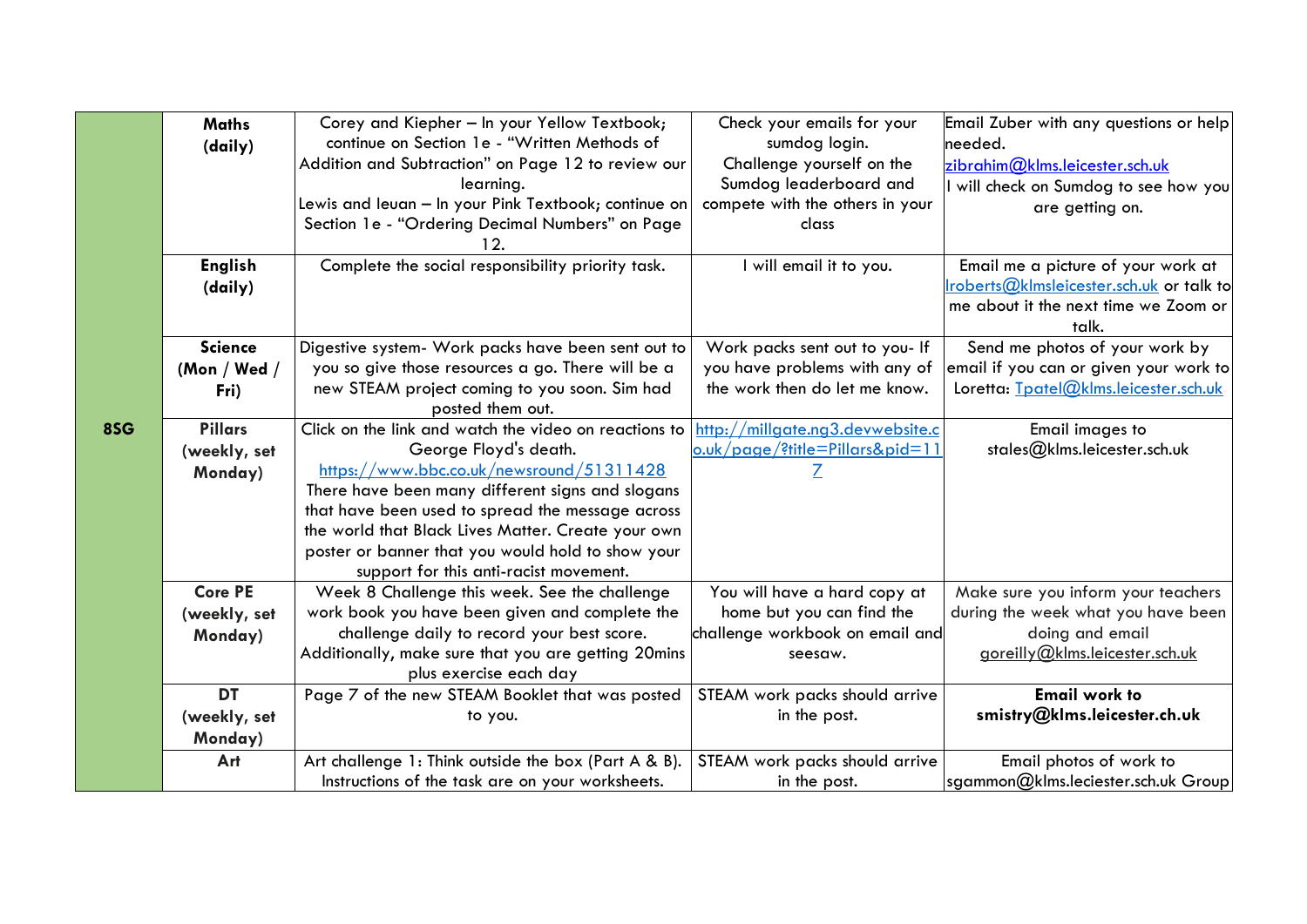| (weekly, set<br>Monday) |                                                                                                                                                                                                           |                                              | Zoom Tuesday 13.30-13.55 with<br>Sarah & Michaela                     |
|-------------------------|-----------------------------------------------------------------------------------------------------------------------------------------------------------------------------------------------------------|----------------------------------------------|-----------------------------------------------------------------------|
| <b>Music</b>            | <b>Beatboxing and rapping:</b>                                                                                                                                                                            |                                              |                                                                       |
| (weekly, set            | Go on to BBC bitesize KS3 music watch the video clip<br>and then read the information about beat boxing and $\frac{\text{https://www.bbc.co.uk/bitesize/t}}{\text{Email your voice notes and/or lysics}}$ |                                              |                                                                       |
| Monday)                 | rapping.                                                                                                                                                                                                  | opics/zvdghyc/articles/zn2ht39               | back to Helen and Aaron:                                              |
|                         | In this lesson you will learn:                                                                                                                                                                            |                                              | hrackley@klms.leicester.sch.uk                                        |
|                         | Learn about the different styles of improvisation                                                                                                                                                         |                                              | acolvin@klms.leicester.sch.uk We look                                 |
|                         | including singing, rap and beatboxing.                                                                                                                                                                    |                                              | forward to hearing them!                                              |
|                         | .Find out how Stromzy, Sarah Vaughan and Bobby                                                                                                                                                            |                                              |                                                                       |
|                         | McFerrin use improvisation in their music.                                                                                                                                                                |                                              |                                                                       |
|                         | .Have a go at improvising your own song.                                                                                                                                                                  |                                              |                                                                       |
| Catering                | Suggested recipe of the week - Pizza Scones, think                                                                                                                                                        |                                              | Recipe and Work booklet have   Please send me some pictures of your   |
| (weekly, set            | about other things you could add or a side dish like                                                                                                                                                      |                                              | been posted to you. Available on cooking and email me if you need any |
| Monday)                 | salad to make it hit all those Eat well guide sections.                                                                                                                                                   | zoom for a call THURSDAY                     | help. By the end of the week.                                         |
|                         | Booklet p12 - Top Trump game - a great game to                                                                                                                                                            | 1.30PM for 1-1 tutorials and                 | $j$ marlow $@$ klms.leicester.sch.uk                                  |
|                         | understand the different amount of carbohydrates,                                                                                                                                                         | demos. Or we can cook a recipe               |                                                                       |
|                         | protein and sugars in a variety of foods.                                                                                                                                                                 | together live. I will email you all          |                                                                       |
|                         |                                                                                                                                                                                                           | the meeting ID and passwords to              |                                                                       |
|                         |                                                                                                                                                                                                           | log on to zoom                               |                                                                       |
|                         |                                                                                                                                                                                                           |                                              |                                                                       |
| Computer                | Last weeks kahoots are still available for completion.                                                                                                                                                    | https://kahoot.it/challenge/058211           | will check on the Kahoots activity on                                 |
| <b>Science</b>          | They are recapping some work we have done                                                                                                                                                                 | 00?challenge-id=75414623-151b-<br>476a-8df2- | Wednesday to see how you boys                                         |
| (weekly, set            | previously. Why not challenge your families?                                                                                                                                                              | 2fcab8b00bb0 1591539872120                   | have got on.                                                          |
| Monday)                 |                                                                                                                                                                                                           |                                              |                                                                       |
|                         |                                                                                                                                                                                                           | And                                          | Any issues email me at                                                |
|                         |                                                                                                                                                                                                           |                                              | zcopley@klms.leicester.sch.uk.                                        |
|                         |                                                                                                                                                                                                           | https://kahoot.it/challenge/083118           |                                                                       |
|                         |                                                                                                                                                                                                           | 73?challenge-id=75414623-151b-<br>476a-8df2- |                                                                       |
|                         |                                                                                                                                                                                                           | 2fcab8b00bb0_1591539938724                   |                                                                       |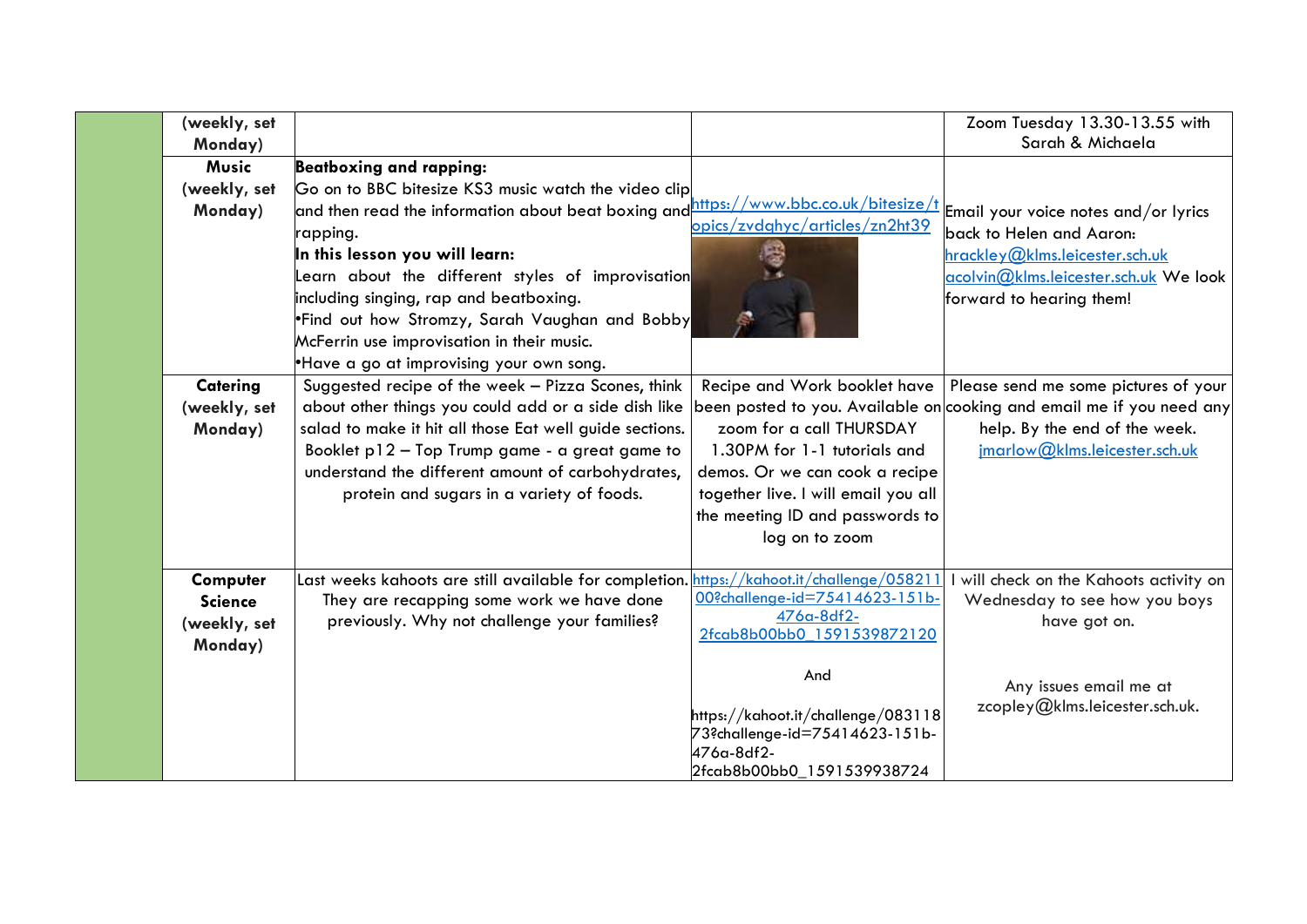|             | <b>Maths</b>         | Complete the Finding Factors sheets.                                                              | Your MyMaths logins have been                           | Email questions to Suraj on                                             |
|-------------|----------------------|---------------------------------------------------------------------------------------------------|---------------------------------------------------------|-------------------------------------------------------------------------|
|             | (daily)              | Have a go at the tasks set on mymaths. Send                                                       | emailed to you.                                         | schudasama@klms.leicester.sch.uk                                        |
|             |                      | progress pictures to Suraj.                                                                       |                                                         |                                                                         |
|             | <b>English</b>       | Complete the 'lying through her teeth' task from the                                              |                                                         | have posted the resources out to Email a picture of your work to Selina |
|             | (daily)              | 'Creative Writing with Matilda' book.                                                             | you.                                                    | at sclarke@klms.leicester.sch.uk or talk                                |
|             |                      |                                                                                                   |                                                         | to her about when you Zoom or talk.                                     |
|             | <b>Science</b>       | LQ: Who was Charles Elton and what did he                                                         | All instructions and links have<br>been emailed to you. | Email answers to me                                                     |
|             | (Mon / Wed /<br>Fri) | discover?                                                                                         |                                                         | mdempster@klms.leicester.sch.uk                                         |
|             |                      | Read the information and answer questions.                                                        |                                                         |                                                                         |
|             |                      |                                                                                                   |                                                         |                                                                         |
| <b>7ZAG</b> |                      | Also STEAM project will be coming to you soon!                                                    |                                                         |                                                                         |
|             |                      |                                                                                                   |                                                         |                                                                         |
|             | <b>Pillars</b>       | Click on the link and watch the video on reactions to                                             | http://millgate.ng3.devwebsite.c                        | <b>Email images to</b>                                                  |
|             | (weekly, set         | George Floyd's death.<br>https://www.bbc.co.uk/newsround/51311428                                 | o.uk/page/?title=Pillars&pid=11                         | stales@klms.leicester.sch.uk                                            |
|             | Monday)              | There have been many different signs and slogans                                                  | Z                                                       |                                                                         |
|             |                      | that have been used to spread the message across                                                  |                                                         |                                                                         |
|             |                      | the world that Black Lives Matter. Create your own                                                |                                                         |                                                                         |
|             |                      | poster or banner that you would hold to show your                                                 |                                                         |                                                                         |
|             |                      | support for this anti-racist movement.                                                            |                                                         |                                                                         |
|             | <b>Core PE</b>       | Week 8 Challenge this week. See the challenge                                                     | You will have a hard copy at                            | Make sure you inform your teachers                                      |
|             | (weekly, set         | work book you have been given and complete the                                                    | home but you can find the                               | during the week what you have been                                      |
|             | Monday)              | challenge daily to record your best score.<br>Additionally, make sure that you are getting 20mins | challenge workbook on email and<br>seesaw.              | doing and email<br>goreilly@klms.leicester.sch.uk                       |
|             |                      | plus exercise each day                                                                            |                                                         |                                                                         |
|             | <b>DT</b>            | Page 7 of the new STEAM Booklet that was posted                                                   | STEAM work packs should arrive                          | <b>Email work to</b>                                                    |
|             | (weekly, set         | to you.                                                                                           | in the post.                                            | smistry@klms.leicester.ch.uk                                            |
|             | Monday)              |                                                                                                   |                                                         |                                                                         |
|             | Art                  | Art challenge 1: Think outside the box (Part A & B).                                              | STEAM work packs should arrive                          | Email photos of work to                                                 |
|             | (weekly, set         | Instructions of the task are on your worksheets.                                                  | in the post.                                            | sgammon@klms.leciester.sch.uk Group                                     |
|             | Monday)              |                                                                                                   |                                                         |                                                                         |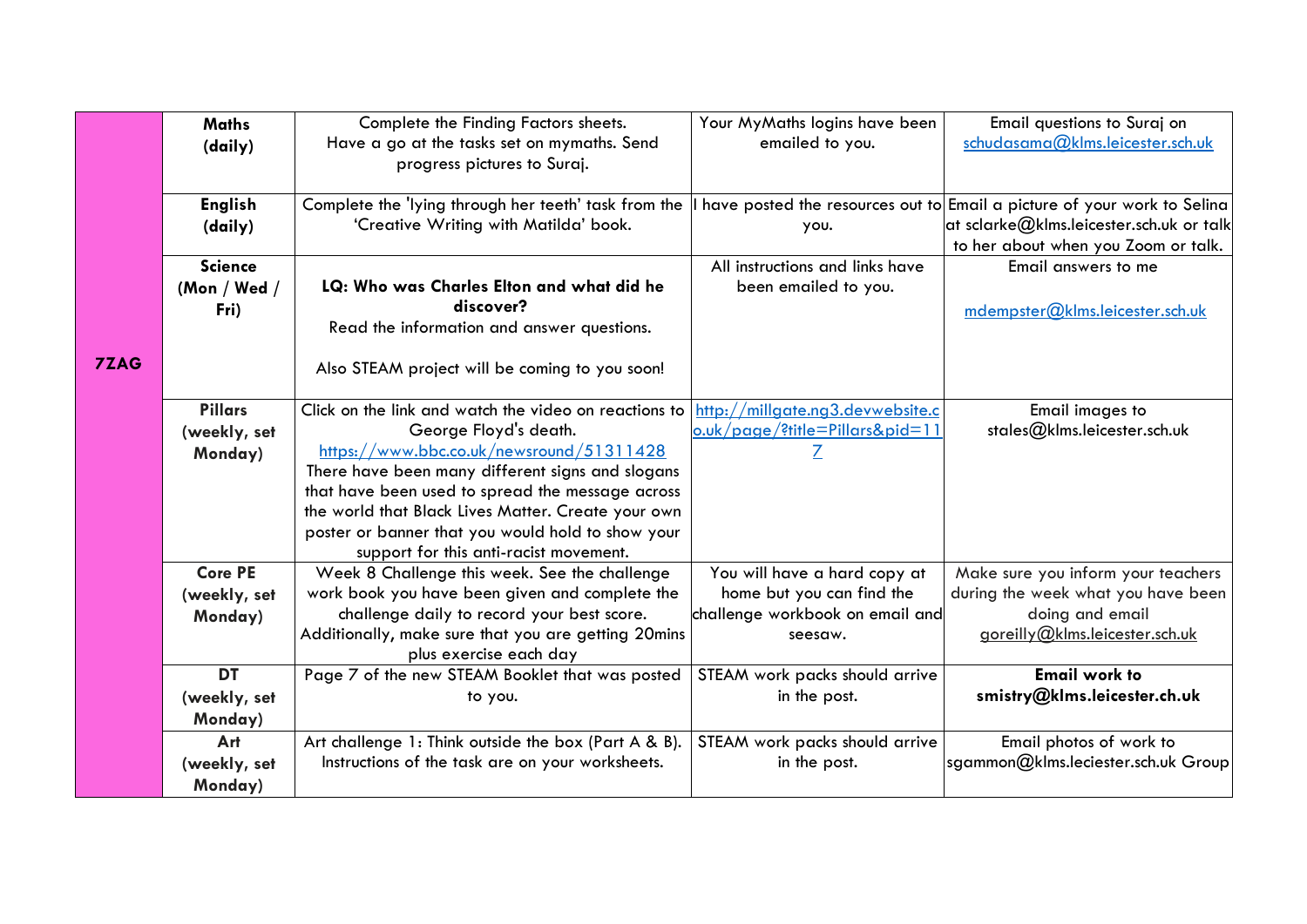|                |                                                                                             |                                     | Zoom Monday 13.10-13.30 with                                               |
|----------------|---------------------------------------------------------------------------------------------|-------------------------------------|----------------------------------------------------------------------------|
| Spanish        | Click on the Quizlet invitation link on your email and                                      | Reminder of Quizlet instructions    | Sarah & Michaela<br>Amy will be able to see your scores on                 |
| (weekly, set   | create your account. Complete the learning tasks on                                         | sent by email on Monday.            | Quizlet.                                                                   |
| Monday)        | the left-hand side and the test before the end of                                           |                                     |                                                                            |
|                | Friday.                                                                                     |                                     |                                                                            |
| <b>Music</b>   | <b>Beatboxing and rapping:</b>                                                              |                                     |                                                                            |
| (weekly, set   | Go on to BBC bitesize KS3 music watch the video clip                                        |                                     |                                                                            |
| Monday)        | and then read the information about beat boxing                                             | opics/zvdghyc/articles/zn2ht39      | https://www.bbc.co.uk/bitesize/t Email your voice notes and/or lyrics      |
|                | and rapping.                                                                                |                                     | back to Helen and Aaron:                                                   |
|                | In this lesson you will learn:                                                              |                                     | hrackley@klms.leicester.sch.uk                                             |
|                | Learn about the different styles of improvisation<br>including singing, rap and beatboxing. |                                     | acolvin@klms.leicester.sch.uk We look<br>forward to hearing them!          |
|                | .Find out how Stromzy, Sarah Vaughan and Bobby                                              |                                     |                                                                            |
|                | McFerrin use improvisation in their music.                                                  |                                     |                                                                            |
|                | .Have a go at improvising your own song.                                                    |                                     |                                                                            |
| Catering       | Suggested recipe of the week - Pizza Scones, think                                          | Recipe and Work booklet have        | Please send me some pictures of your                                       |
| (weekly, set   | about other things you could add or a side dish like                                        |                                     | been posted to you. Available on cooking and email me if you need any      |
| Monday)        | salad to make it hit all those Eat well guide sections.                                     | zoom for a call WEDNESDAY           | help. By the end of the week.                                              |
|                | Booklet p12 - Top Trump game - a great game to                                              | 12.45PM for 1-1 tutorials and       | jmarlow@klms.leicester.sch.uk                                              |
|                | understand the different amount of carbohydrates,                                           | demos. Or we can cook a recipe      |                                                                            |
|                | protein and sugars in a variety of foods.                                                   | together live. I will email you all |                                                                            |
|                |                                                                                             | the meeting ID and passwords to     |                                                                            |
|                |                                                                                             | log on to zoom                      |                                                                            |
| Computer       | will start by emailing out your work for this week,                                         |                                     | will email them to you as well as To get in touch with me to show me       |
| <b>Science</b> | and then sort out printed copies when I am next                                             |                                     | sort out getting them delivered to your work or if you have any trouble,   |
| (weekly, set   | onsite. Should be some fun activities for you to do on                                      | you later on.                       | please email me at                                                         |
| Monday)        | the worksheets.                                                                             |                                     | zcopley@klms.leicester.sch.uk.                                             |
| <b>Maths</b>   | Complete the tasks set on MyMaths by the end of                                             |                                     | MyMaths instructions sent by email Amy will check on MyMaths to see how    |
| (daily)        | Thursday.                                                                                   |                                     | on Monday. Paper copies delivered   you are getting on. Email Amy with any |
|                |                                                                                             |                                     |                                                                            |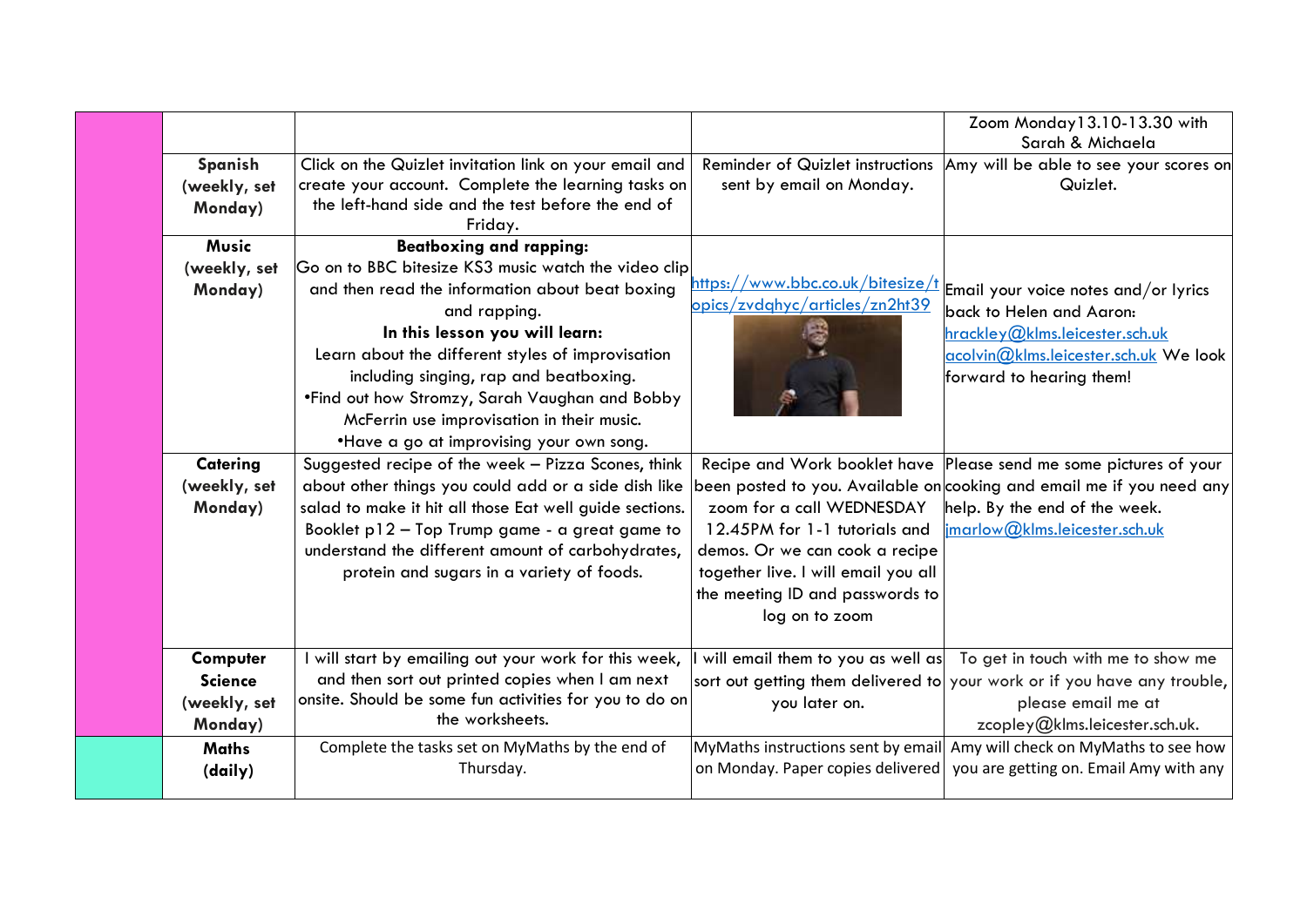| and collected on Friday.<br>position on the MyMaths leader board!                                                                                                        |  |
|--------------------------------------------------------------------------------------------------------------------------------------------------------------------------|--|
|                                                                                                                                                                          |  |
| <b>English</b><br>Michelle, Sasha and Selina are<br>Continue working on your Nessy and Seesaw tasks.<br>You have your log-ins.                                           |  |
| keeping in touch with you and your<br>(daily)                                                                                                                            |  |
| work.                                                                                                                                                                    |  |
| <b>Science</b><br>Continue working on the digestive system if you have Work packs will be delivered by<br>Give you completed work to                                     |  |
| Sasha/matt. Phone calls this week<br>Sasha/Matt and I can mark it. Any<br>not completed this yet. New work packs this week-<br>(Mon / Wed /                              |  |
| Space and planets. Also STEAM project will be<br>to go through the work with you if<br>problems then email me:<br>Fri)                                                   |  |
| Tpatel@klms.leicester.sch.uk<br>you need help.<br>coming to you soon!                                                                                                    |  |
| Click on the link and watch the video on reactions to $\frac{http://millgate.org3.devwebsite.c}{http://millgate.org3.devwebsite.c}$<br><b>Pillars</b><br>Email images to |  |
| o.uk/page/?title=Pillars&pid=11<br>stales@klms.leicester.sch.uk<br>George Floyd's death.<br>(weekly, set                                                                 |  |
| https://www.bbc.co.uk/newsround/51311428<br>Monday)<br><b>7SKITTLES</b>                                                                                                  |  |
| There have been many different signs and slogans                                                                                                                         |  |
| that have been used to spread the message across                                                                                                                         |  |
| the world that Black Lives Matter. Create your own                                                                                                                       |  |
| poster or banner that you would hold to show your                                                                                                                        |  |
| support for this anti-racist movement.                                                                                                                                   |  |
| <b>Core PE</b><br>Week 8 Challenge this week. See the challenge<br>You will have a hard copy at<br>Make sure you inform your teachers                                    |  |
| work book you have been given and complete the<br>during the week what you have been<br>home but you can find the<br>(weekly, set                                        |  |
| doing and email<br>challenge daily to record your best score.<br>challenge workbook on email and<br>Monday)                                                              |  |
| goreilly@klms.leicester.sch.uk<br>Additionally, make sure that you are getting 20mins<br>seesaw.<br>plus exercise each day                                               |  |
| <b>Email work to</b><br><b>DT</b><br>Page 7 of the new STEAM Booklet that was posted<br>STEAM work packs should arrive                                                   |  |
| smistry@klms.leicester.ch.uk<br>in the post.<br>(weekly, set<br>to you.                                                                                                  |  |
| Monday)                                                                                                                                                                  |  |
| <b>Art</b><br>Art challenge 1: Think outside the box (Part A & B).<br>STEAM work packs should arrive<br>Email photos of work to                                          |  |
| Instructions of the task are on your worksheets.<br>sgammon@klms.leciester.sch.uk Group<br>in the post.<br>(weekly, set                                                  |  |
| Zoom Monday 12.45-13.10 with                                                                                                                                             |  |
| Monday)<br>Sarah & Michaela                                                                                                                                              |  |
| <b>Music</b><br><b>Beatboxing and rapping:</b>                                                                                                                           |  |
| Email your voice notes and/or lyrics<br>(weekly, set<br>Go on to BBC bitesize KS3 music watch the video clip https://www.bbc.co.uk/bitesize/t                            |  |
| back to Helen and Aaron:<br>opics/zvdghyc/articles/zn2ht39<br>and then read the information about beat boxing<br>Monday)                                                 |  |
| hrackley@klms.leicester.sch.uk<br>and rapping.                                                                                                                           |  |